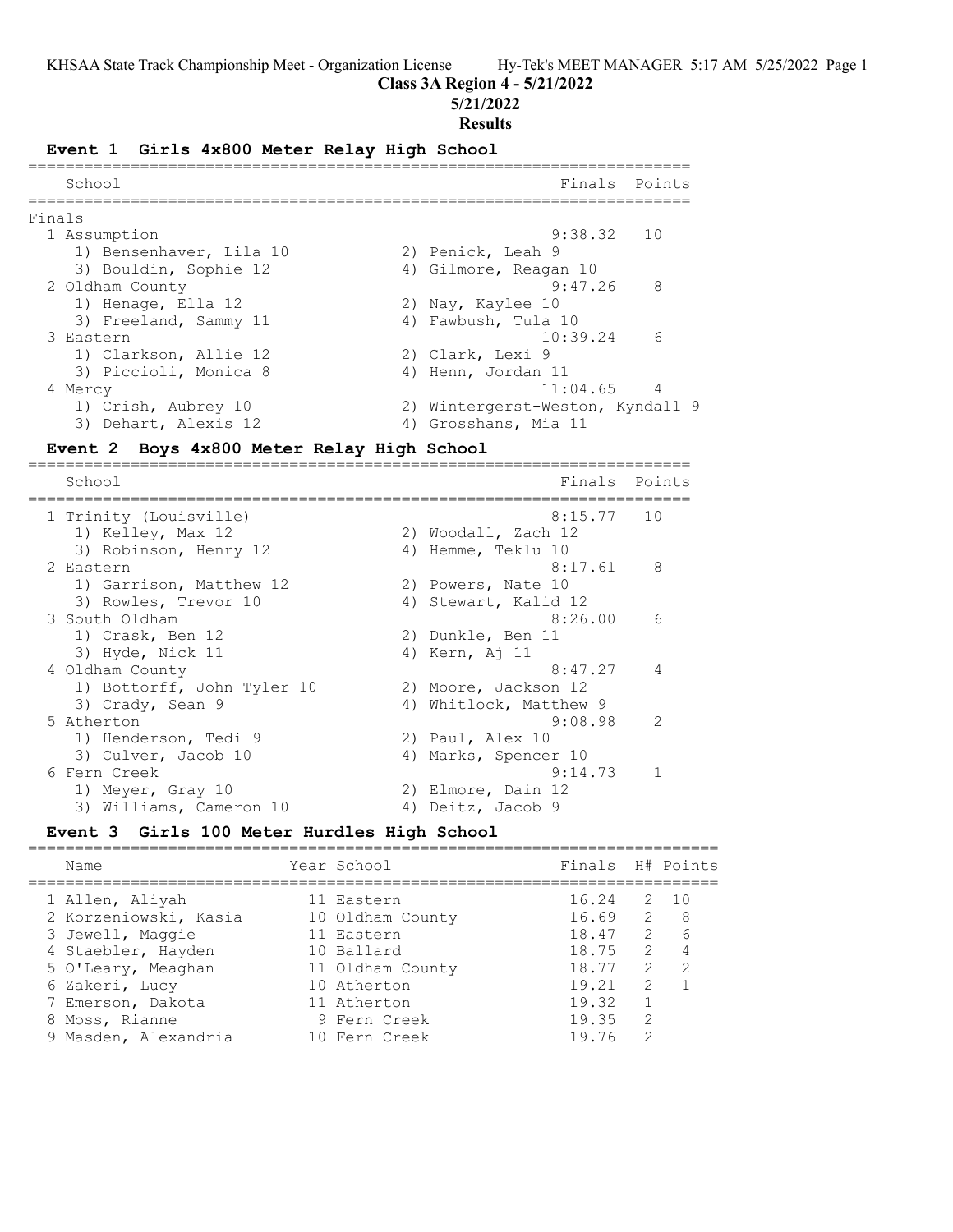**Class 3A Region 4 - 5/21/2022**

**5/21/2022**

### **Results**

### **Event 4 Boys 110 Meter Hurdles High School**

| Name               | Year School      | Finals H# Points |               |    |
|--------------------|------------------|------------------|---------------|----|
| 1 Horton, Kameron  | 11 Ballard       | 15.24            | 2             | 10 |
| 2 Arroyo, Conner   | 12 Eastern       | $16.59$ 2 8      |               |    |
| 3 Martens, Cole    | 12 Collins       | 16.82            | 2             |    |
| 4 Taylor, Ramari   | 10 Fern Creek    | 19.08            | 2             |    |
| 5 Dennis, Joseph   | 11 Oldham County | 19.11            | 2             | 2  |
| 6 Kent, Christian  | 11 Eastern       | 19.70            | $\mathcal{L}$ |    |
| 7 Wales, Joevontae | 10 Atherton      | 20.07            | $\mathcal{L}$ |    |
| 8 Camp, Gavin      | 9 Trinity        | 21.53            | $\mathcal{L}$ |    |
| 9 Stevens, Jayden  | 11 Fern Creek    | 22.15            |               |    |
|                    |                  |                  |               |    |

### **Event 5 Girls 100 Meter Dash High School**

==========================================================================

| Name                                 | Year School      | Finals H# Points |                         |                |
|--------------------------------------|------------------|------------------|-------------------------|----------------|
| 1 Santiago, Sheyenne                 | 12 Fern Creek    | 12.66            | $\mathcal{S}$           | 10             |
| 2 Payne, Raven                       | 11 Eastern       | 12.96 3 8        |                         |                |
| 3 Blincoe, Sheila                    | 11 Eastern       | 13.02 3          |                         | 6              |
| 4 Foster, Ally                       | 12 Ballard       | 13.21            | $\mathcal{S}$           | $\sqrt{4}$     |
| 5 Noah, Jordin                       | 9 Fern Creek     | 13.25            | $\overline{\mathbf{3}}$ | $\overline{c}$ |
| 6 Neie, Kori                         | 11 Oldham County | 13.30            | 3                       | $\mathbf{1}$   |
| 7 Pazienza, Evelyn                   | 12 South Oldham  | 13.38            | $\mathfrak{Z}$          |                |
| 8 Spurlock, Clara                    | 12 South Oldham  | 13.46            | $\mathcal{S}$           |                |
| 9 Muguercia, Stephanie               | 10 Moore         | 13.62            | $\mathbf{2}$            |                |
| 10 Nario, Ryan                       | 10 Sacred Heart  | 13.63            | $\overline{2}$          |                |
| 11 Robinson, MichealVee              | 9 Seneca         | 13.72            | 2                       |                |
| 12 Marshall, Katiyyah                | 11 Moore         | 13.85            | 2                       |                |
| 13 McIntyre, Jada                    | 9 Sacred Heart   | 13.90            | 2                       |                |
| 14 Marcum, Charlotte 9 Oldham County |                  | 13.98            | 2                       |                |
| 15 O'Neal, Ty'Liyah                  | 12 Atherton      | 14.00            | 2                       |                |
| 16 Tasman, Blake                     | 10 Atherton      | 14.01            | 2                       |                |
| 17 Winburn, Navia                    | 12 Ballard       | 14.15            | $\mathbf{1}$            |                |
| 18 Raybourne, Haley 9 Mercy          |                  | 14.34            | $\mathbf{1}$            |                |
| 19 Tahyor, Gifte                     | 11 Seneca        | 14.96            | $\mathbf{1}$            |                |
| 20 Lipinski, Vivian                  | 9 Mercy          | 15.05            | $\mathbf{1}$            |                |
| 21 Rosenow, Hannah                   | 10 Collins       | 15.43            | $\mathbf{1}$            |                |

### **Event 6 Boys 100 Meter Dash High School**

| Name                 | Year School      | Finals H# Points |                |                                  |
|----------------------|------------------|------------------|----------------|----------------------------------|
| 1 O'Bannon, Terrance | 12 Eastern       | 10.79            | 3              | 1 O                              |
| 2 Weaver, Jamiere    | 12 Fern Creek    | 11.16            | $\overline{3}$ | - 8                              |
| 3 Benton, Caleb      | 12 Ballard       | 11.49            |                | $\mathcal{B}$<br>$6\overline{6}$ |
| 4 Durham, Ben        | 12 South Oldham  | 11.61            | 3              | $\overline{4}$                   |
| 5 Powell IV, Arthur  | 12 Trinity       | 11.66            | $\mathcal{E}$  | 2                                |
| 6 Dearing, Gibson    | 10 Eastern       | 11.75            | $\mathcal{L}$  |                                  |
| 7 Ocampo, Nate       | 10 Trinity       | 11.79            | $\overline{2}$ |                                  |
| 8 Schuff, Ethan      | 12 Oldham County | 12.09            | $\overline{2}$ |                                  |
| 9 Richards, Grant    | 11 South Oldham  | 12.10            | $\mathcal{L}$  |                                  |
| 10 Simon, Keivon     | 12 Atherton      | 12.17            | 3              |                                  |
| 11 Tunget, Aidan     | 9 Oldham County  | 12.22            | $\mathcal{D}$  |                                  |
| 12 Martin, Jacoby    | 12 Seneca        | 12.36            |                |                                  |
| 13 Ishimwe, Bienfait | 12 Moore         | 12.69            | $\mathcal{D}$  |                                  |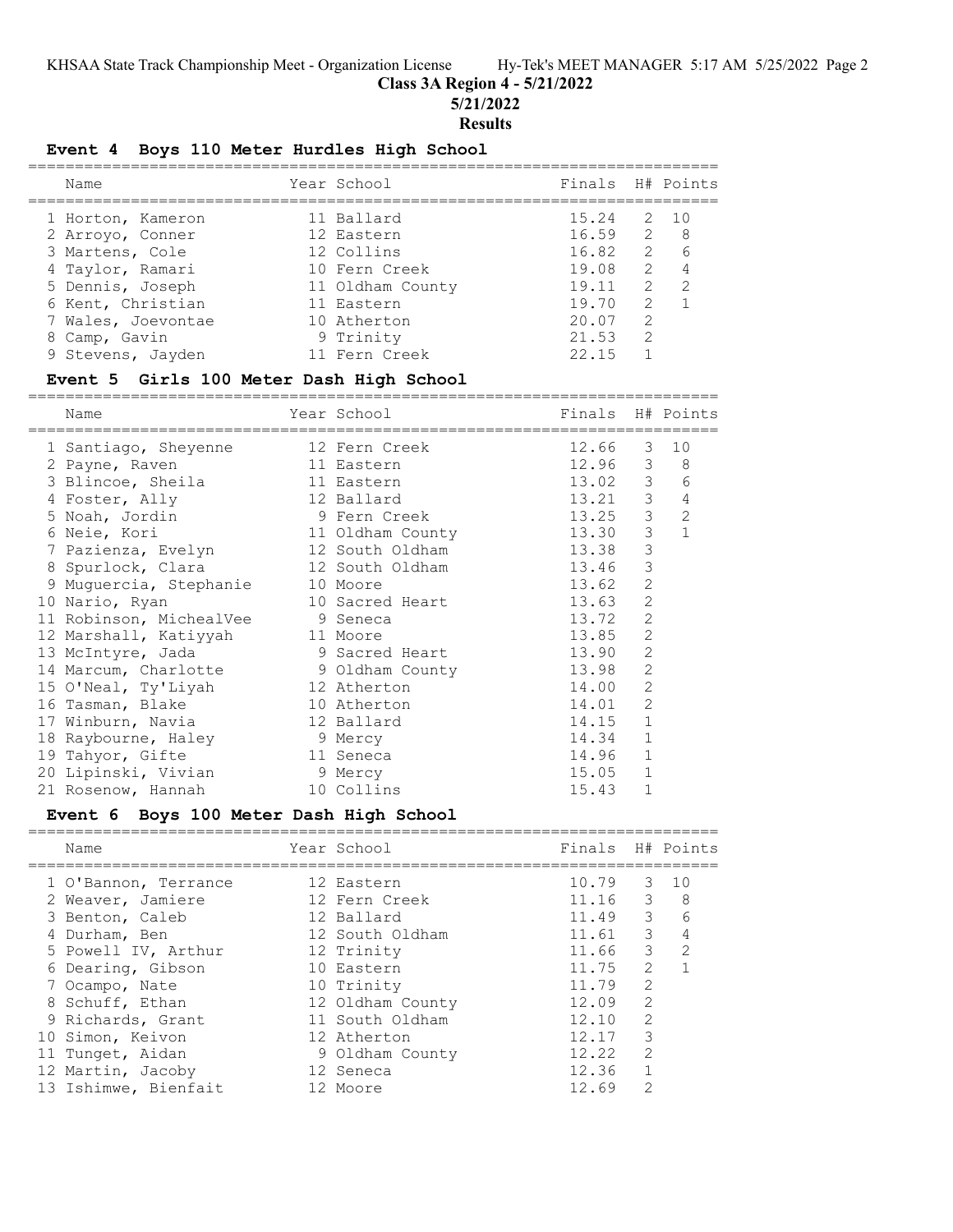**Class 3A Region 4 - 5/21/2022**

**5/21/2022**

#### **Results**

**....Event 6 Boys 100 Meter Dash High School**

14 Moss, Coryon 10 Moore 14.03 1

# **Event 7 Girls 4x200 Meter Relay High School**

========================================================================== School **Finals** H# Points ========================================================================== 1 Eastern 1:47.43 2 10 1) Bird, Emily 12 2) Blincoe, Sheila 11 3) Hines, Nevaeh 11 (4) Tooley, Nima 9 2 Assumption 1:50.42 2 8 1) Jacinto, Kayla 10 2) Kolokowsky, Kate 11 3) Norrenbrock, Kendall 12 (4) Siegel, Bella 11 3 Oldham County 1:51.32 2 6 1) Elmore, Isabelle 11 2) Diamond, Ella 9 3) Wise, Lexi 10 4) Marcum, Charlotte 9 4 Fern Creek 1:51.52 2 4 1) Masden, Alanna 10 2) Severin, DeDe 12 3) Robinson, Janiya 8 4) Masden, Alexandria 10 5 Sacred Heart 1:54.11 2 2 1) Ralston, Triniti 11 and 2) McIntyre, Jada 9 3) Nario, Ryan 10 10 10 4) Anliker, Allie 10 6 Atherton 1:55.44 2 1 1) Tasman, Blake 10 2) Emerson, Dakota 11 3) Zakeri, Lucy 10 4) O'Neal, Ty'Liyah 12 7 Mercy 1:56.88 1 1) Cronen, Caroline 9 2) Lipinski, Vivian 9 3) Crish, Aubrey 10 4) DeHart, Makayla 10 8 Ballard 1:58.12 2 1) Moreland, Bailey 9 2) Shuler, Kate 10 3) Winburn, Navia 12 (4) Harrison, Kate 10 9 Seneca 2:00.63 1 1) Pitts, Janaya 12 2) Sims, Janauryah 9 3) Tahyor, Gifte 11 4) Robinson, MichealVee 9 -- South Oldham DQ 2 Exc Zone 1) Spurlock, Clara 12 2) Goins, Virginia 12 3) Duquette, Taylor 9 4) Pazienza, Evelyn 12

**Event 8 Boys 4x200 Meter Relay High School**

======================================================================= School **Finals** Points ======================================================================= 1 Eastern 1:30.51 10 1) Dearing, Gibson 10 2) Ellison, Sinceer 10 3) Gaesser, Connor 11 4) O'Bannon, Terrance 12 2 Seneca 1:30.74 8 1) Boyd Jr, Alexander 11 2) Dudley, Malik 11 3) Leach, LaDorien 11 4) Saysay, Athanasios 10 3 Fern Creek 1:32.24 6 1) Martin, Dominiquic 12 (2) Lewis, Darien 12 3) Taylor, Ramari 10 4) Schooling, Kade 12 4 Trinity (Louisville) 1:33.10 4 1) DeBroka, Jason 11 2) Vinson, Carter 9 3) Tenkman, Logan 10 4) Powell IV, Arthur 12 5 Oldham County 1:35.38 2 1) Davis, Jacob 12 2) Schuff, Ethan 12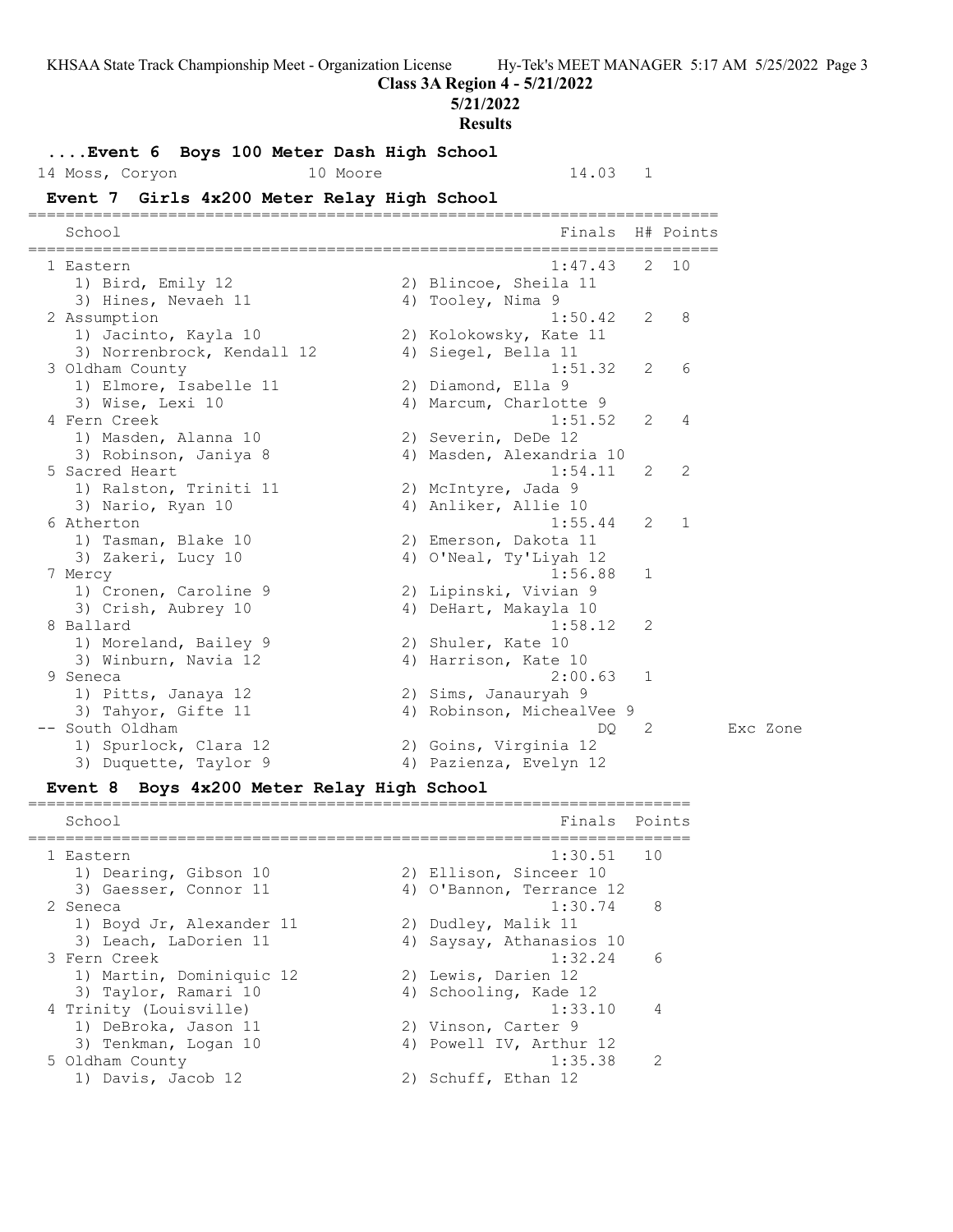### **Class 3A Region 4 - 5/21/2022**

**5/21/2022**

#### **Results**

### **....Event 8 Boys 4x200 Meter Relay High School**

| 3) Alexander, Wes 12   | 4) Yamnitz, Nic 12     |                |
|------------------------|------------------------|----------------|
| 6 Ballard              | 1:37.78                | $\overline{1}$ |
| 1) Patterson, Xavier 9 | 2) Williams, Ramon 10  |                |
| 3) McCauely, Jeveon 11 | 4) Chavez, Kevin 9     |                |
| 7 Atherton             | 1:42.03                |                |
| 1) Simon, Keivon 12    | 2) Jackson, Darius 10  |                |
| 3) Bass, Malachi 10    | 4) Wales, Joevontae 10 |                |
| 8 South Oldham         | 1:42.28                |                |
| 1) Bottoms, Dalton 10  | 2) Long, Carter 9      |                |
| 3) Kahle, Connor 9     | 4) Farr, Andrew 10     |                |
|                        |                        |                |

=======================================================================

#### **Event 9 Girls 1600 Meter Run High School**

Name Year School Finals Points ======================================================================= 1 Fawbush, Tula 10 Oldham County 5:03.22 10 2 Schmitt, Julia 10 Assumption 5:11.09 8 3 Pape, Sarah 12 Sacred Heart 5:14.85 6 4 Sherman, Kate 11 Assumption 5:31.82 4 5 Grosshans, Mia 11 Mercy 5:36.72 2 6 Richardson, McKinley 10 Ballard 5:42.88 1 7 Freeland, Sammy 11 Oldham County 5:45.58 8 Gard, Jamie 10 South Oldham 5:46.74 9 Lovan, Olivia 12 Sacred Heart 5:50.73 10 Perkins, Libby 12 Ballard 5:58.65 11 James, Claire 8 South Oldham 6:00.01 12 Polio, Marissa 12 Mercy 6:00.68 13 Renda, Luci 9 Collins 6:10.42 14 Clarkson, Allie 12 Eastern 6:11.00 15 Tolson, Lily 11 Eastern 6:11.82 16 Drake, Daria 10 Atherton 6:17.90 17 Burgess, Michele 9 Collins 6:23.24 18 Jones, Sophia 12 Atherton 6:45.56

### **Event 10 Boys 1600 Meter Run High School**

| Name                | Year School              | Finals Points |   |
|---------------------|--------------------------|---------------|---|
| 1 Mullarkey, Jimmy  | 12 Fern Creek 4:22.22 10 |               |   |
| 2 Weaver, Canon     | 12 Oldham County         | 4:26.60       | 8 |
| 3 Whitlock, Matthew | 9 Oldham County          | 4:36.05       | 6 |
| 4 Schroeder, James  | 12 Eastern               | 4:36.44       | 4 |
| 5 Ellis, Dylan      | 10 Eastern               | 4:37.84       | 2 |
| 6 Smith, Joshua     | 12 Fern Creek            | 4:37.84       | 1 |
| 7 Oetken, Eli       | 9 Trinity                | 4:38.62       |   |
| 8 McGreevy, Owen    | 12 Trinity               | 4:42.43       |   |
| 9 Clark, Isaac      | 9 Ballard                | 4:53.47       |   |
| 10 Henderson, Tedi  | 9 Atherton               | 4:54.97       |   |
| 11 Moreno, Eli      | 10 Collins               | 4:56.88       |   |
| 12 Hamill, Jake     | 10 South Oldham          | 4:58.68       |   |
| 13 Siegwald, Josh   | 10 Ballard               | 5:00.60       |   |
| 14 James, Jake      | 9 South Oldham           | 5:10.93       |   |
| 15 Fendig, Charles  | 12 Atherton              | 5:28.12       |   |
| 16 Ssekuubwa, John  | 11 Moore                 | 5:39.73       |   |
| 17 Stone, Condazz   | 9 Seneca                 | 6:08.70       |   |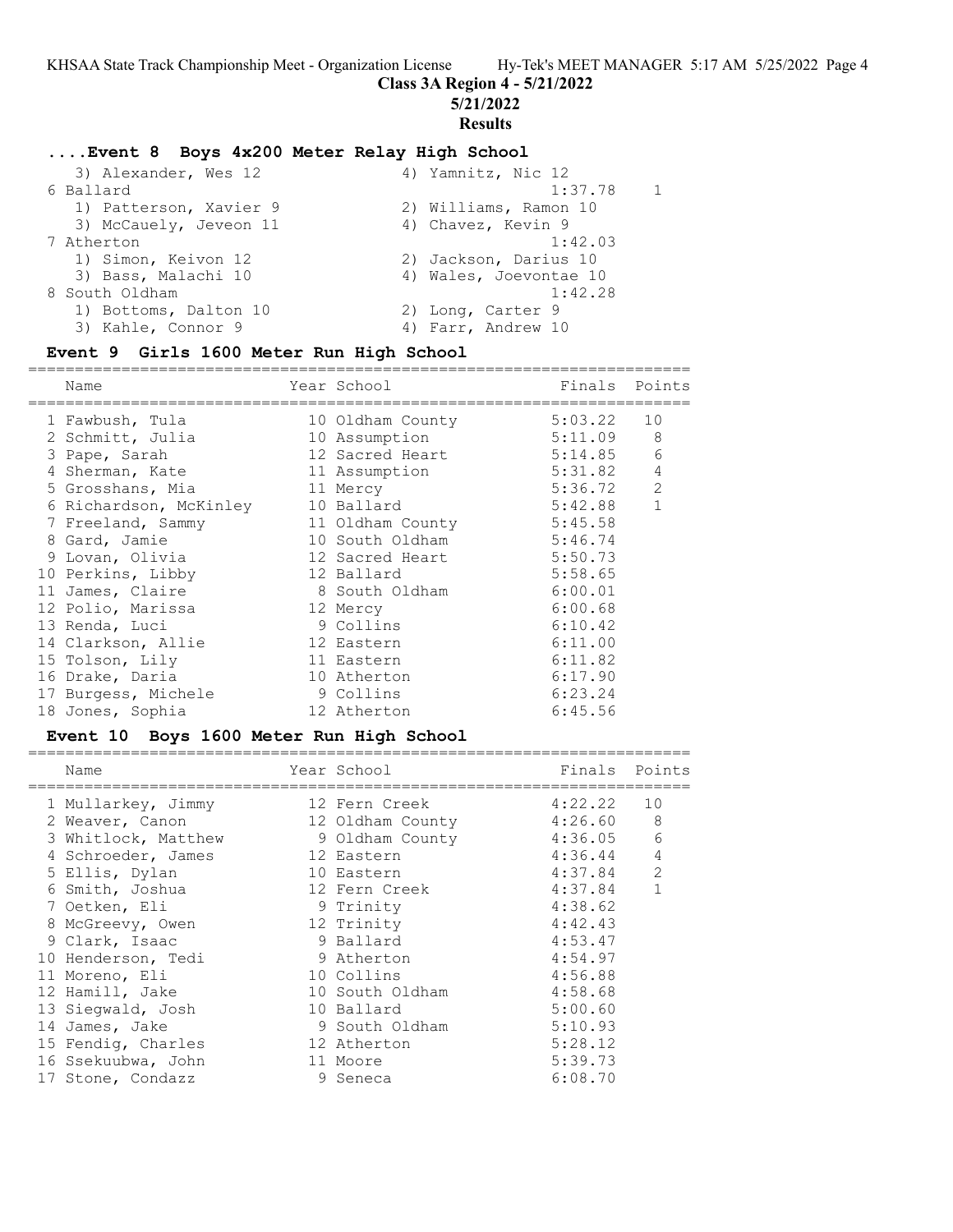**Class 3A Region 4 - 5/21/2022**

**5/21/2022**

**Results**

### **....Event 10 Boys 1600 Meter Run High School**

18 Felton, Treivonta 11 Seneca 6:33.29

### **Event 11 Girls 4x100 Meter Relay High School**

========================================================================== School **Finals** H# Points ========================================================================== 1 South Oldham 51.35 2 10 1) Spurlock, Clara 12 2) Goins, Virginia 12 3) Priddy, Andrea 9 4) Pazienza, Evelyn 12 2 Eastern 51.90 2 8 1) Allen, Aliyah 11 2) Hines, Nevaeh 11 3) Tooley, Nima 9 4) Holman, Jayla 9 3 Assumption 52.34 2 6 1) Jacinto, Kayla 10 2) Broniak, Lillian 9 3) Siegel, Bella 11 (4) Porter, Rachel 12 4 Fern Creek 52.46 2 4 1) Severin, DeDe 12 2) Santiago, Sheyenne 12 3) Robinson, Janiya 8 4) Noah, Jordin 9 5 Oldham County 52.49 2 2 1) Elmore, Isabelle 11 2) Marcum, Charlotte 9 3) Wise, Lexi 10 4) Neie, Kori 11 6 Sacred Heart 53.90 2 1 1) Nario, Ryan 10 2) McIntyre, Jada 9 3) Carias, Eva 10 (4) Arnold, Anta 9 7 Atherton 55.06 1 1) Tasman, Blake 10 2) Swann, Kalia 10 3) Zakeri, Lucy 10 4) O'Neal, Ty'Liyah 12 8 Moore 55.43 2 1) Marshall, Katiyyah 11  $\qquad \qquad$  2) Moss, Kalynn 8 3) Muguercia, Stephanie 10 4) Jimenez, Amanda 10 9 Mercy 55.71 1 1) Cronen, Caroline 9 2) Crish, Aubrey 10 3) Raybourne, Haley 9  $\hskip1cm \hskip1cm 4$ ) DeHart, Makayla 10 10 Seneca 59.85 1 1) Sims, Janauryah 9 2) Belle, Janasia 11 3) Tahyor, Gifte 11 4) Pitts, Janaya 12 -- Ballard DQ 2 Out of Zone Violatio 1) Allen, Janae 10 2) Malik, Zenaat 11 3) Olmsted, Omni 12 4) Foster, Ally 12

### **Event 12 Boys 4x100 Meter Relay High School**

======================================================================= School **Finals Points** ======================================================================= 1 Ballard 42.78 10 1) Horton, Kameron 11 and 2) Minkins, Jaden 11 3) Jackson, Lennox 11 (4) Benton, Caleb 12 2 Fern Creek 42.86 8 1) Robertson, Elijah 12 (2) Lewis, Darien 12 3) Martin, Dominiquic 12 4) Weaver, Jamiere 12 3 Eastern 45.25 6 1) Ashby, Chivion 12 2) Benson, Ryan 12 3) Dearing, Gibson 10 (4) Giles, Trey 12 4 Oldham County 46.51 4 1) Davis, Jacob 12 2) Tunget, Aidan 9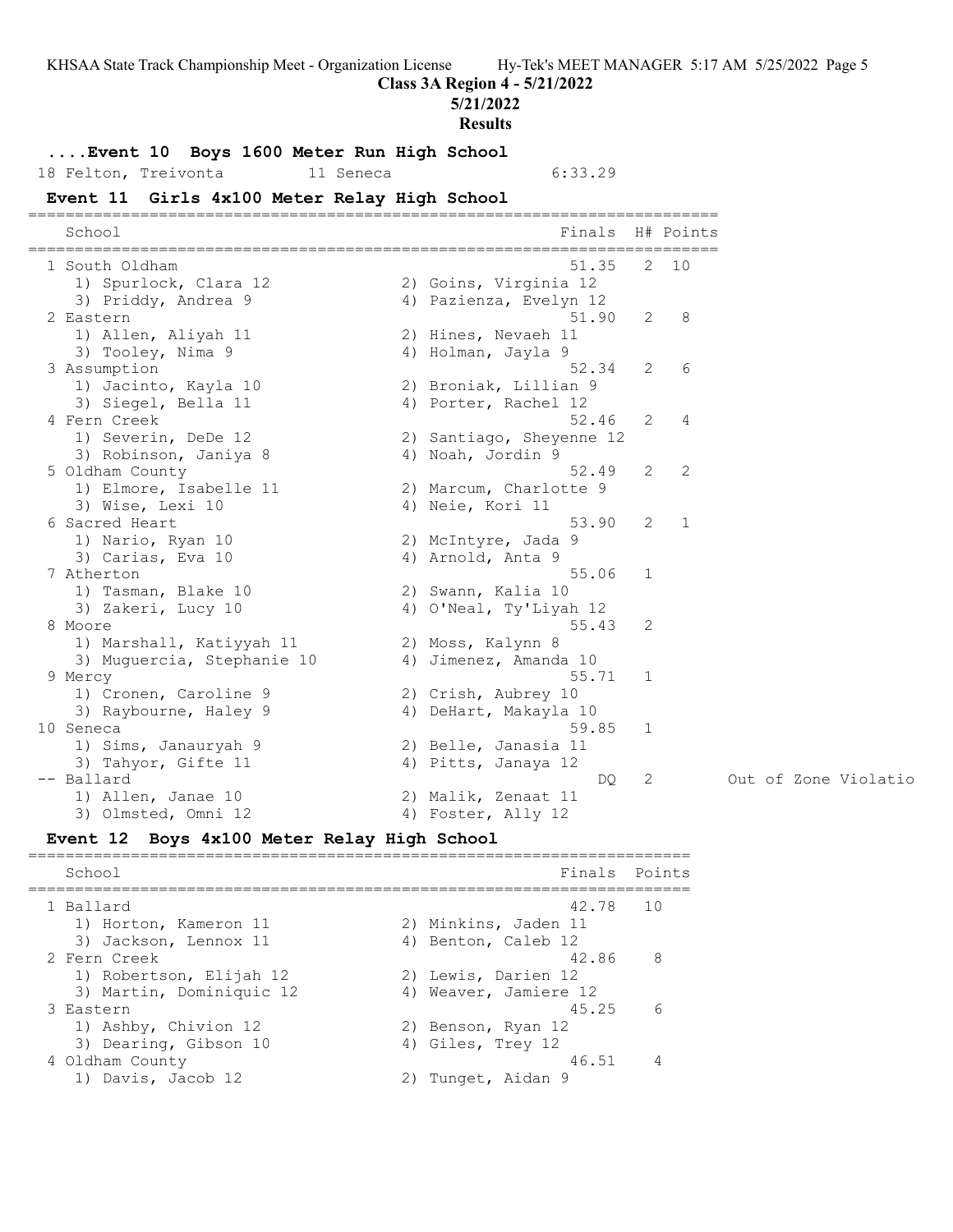**Class 3A Region 4 - 5/21/2022**

**5/21/2022**

# **Results**

# **....Event 12 Boys 4x100 Meter Relay High School**

| 3) Alexander, Wes 12     |       |                                                                                                                                                                                                                         |
|--------------------------|-------|-------------------------------------------------------------------------------------------------------------------------------------------------------------------------------------------------------------------------|
| 5 Trinity (Louisville)   | 47.05 | -2                                                                                                                                                                                                                      |
| 1) Vinson, Carter 9      |       |                                                                                                                                                                                                                         |
| 3) Stafford, Brandon 10  |       |                                                                                                                                                                                                                         |
| 6 Atherton               | 47.71 |                                                                                                                                                                                                                         |
| 1) Jackson, Darius 10    |       |                                                                                                                                                                                                                         |
| 3) Bass, Malachi 10      |       |                                                                                                                                                                                                                         |
| 7 South Oldham           | 48.78 |                                                                                                                                                                                                                         |
| 1) Durham, Ben 12        |       |                                                                                                                                                                                                                         |
| 3) Richards, Grant 11    |       |                                                                                                                                                                                                                         |
| -- Seneca                | DNF   |                                                                                                                                                                                                                         |
| 1) Boyd Jr, Alexander 11 |       |                                                                                                                                                                                                                         |
| 3) Leach, LaDorien 11    |       |                                                                                                                                                                                                                         |
|                          |       | 4) Schuff, Ethan 12<br>2) Ocampo, Nate 10<br>4) Powell IV, Arthur 12<br>2) Simon, Keivon 12<br>4) Wales, Joevontae 10<br>2) Varner, Rylan 11<br>4) Reagan, Samuel 11<br>2) Dudley, Malik 11<br>4) Saysay, Athanasios 10 |

# **Event 13 Girls 400 Meter Dash High School**

| Name                    | Year School      | Finals H# Points |                |                |
|-------------------------|------------------|------------------|----------------|----------------|
| 1 Bird, Emily           | 12 Eastern       | 58.48            | 3              | 10             |
| 2 Payne, Raven          | 11 Eastern       | 59.73            | 3              | 8              |
| 3 Noah, Jordin          | 9 Fern Creek     | 1:02.51          | 3              | 6              |
| 4 Story, Jansen         | 12 Mercy         | 1:03.19          | $\mathfrak{Z}$ | $\overline{4}$ |
| 5 Vonderhaar, Mary      | 10 Sacred Heart  | 1:03.94          | 3              | $\overline{2}$ |
| 6 Diamond, Ella         | 9 Oldham County  | 1:04.36          | 3              | $\mathbf{1}$   |
| 7 Shuler, Kate          | 10 Ballard       | 1:04.80          | 3              |                |
| 8 Jerome, Sophie        | 12 Assumption    | 1:05.47          | 3              |                |
| 9 Dehart, Alexis        | 12 Mercy         | 1:05.50          | $\overline{2}$ |                |
| 10 Nay, Kaylee          | 10 Oldham County | 1:05.81          | $\overline{2}$ |                |
| 11 Robinson, MichealVee | 9 Seneca         | 1:05.82          | $\overline{2}$ |                |
| 12 Brown, Haley         | 10 Sacred Heart  | 1:06.69          | $\overline{2}$ |                |
| 13 Iglehart, Audrey     | 9 Ballard        | 1:08.92          | $\overline{2}$ |                |
| 14 Dierken, Anna        | 12 Assumption    | 1:09.26          | $\overline{2}$ |                |
| 15 Jimenez, Amanda      | 10 Moore         | 1:09.73          | $\mathbf{1}$   |                |
| 16 Cooksey, Hannah      | 9 Atherton       | 1:09.77          | $\overline{2}$ |                |
| 17 Robbins, Mackenzie   | 12 Atherton      | 1:10.10          | $\mathbf{1}$   |                |
| 18 Turpen, Claire       | 9 Collins        | 1:12.65          | $\mathbf 1$    |                |
| 19 Rosenow, Hannah      | 10 Collins       | 1:12.87          | $\mathbf 1$    |                |
| 20 Dawson, Annalise     | 9 South Oldham   | 1:14.38          |                |                |
|                         |                  |                  |                |                |

# **Event 14 Boys 400 Meter Dash High School**

| Name                                                                                                                                                             | Year School                                                                                                             | Finals H# Points                                                                        |                                                                  |                     |
|------------------------------------------------------------------------------------------------------------------------------------------------------------------|-------------------------------------------------------------------------------------------------------------------------|-----------------------------------------------------------------------------------------|------------------------------------------------------------------|---------------------|
| 1 Robertson, Elijah<br>2 Ledford, Kiya<br>3 Yamnitz, Nic<br>4 Heim, Jackson<br>5 Gaesser, Connor<br>6 Martin, Dominiquic<br>7 LeBoeuf, Noah<br>8 Leach, LaDorien | 12 Fern Creek<br>11 Collins<br>12 Oldham County<br>11 Trinity<br>11 Eastern<br>12 Fern Creek<br>11 Trinity<br>11 Seneca | 49.95 3 10<br>50.05 3 8<br>$50.51$ 3 6<br>51.07 3<br>51.83 3<br>52.15<br>53.52<br>54.59 | 3<br>3<br>3                                                      | 4<br>$\overline{2}$ |
| 9 Ellison, Sinceer<br>10 Payton, Alex<br>11 Stodghill, Trevor<br>12 Ishimwe, Bienfait                                                                            | 10 Eastern<br>11 Ballard<br>11 South Oldham<br>12 Moore                                                                 | 54.85<br>54.88<br>56.41<br>57.00                                                        | $\mathcal{L}$<br>$\mathcal{L}$<br>$\mathcal{L}$<br>$\mathcal{L}$ |                     |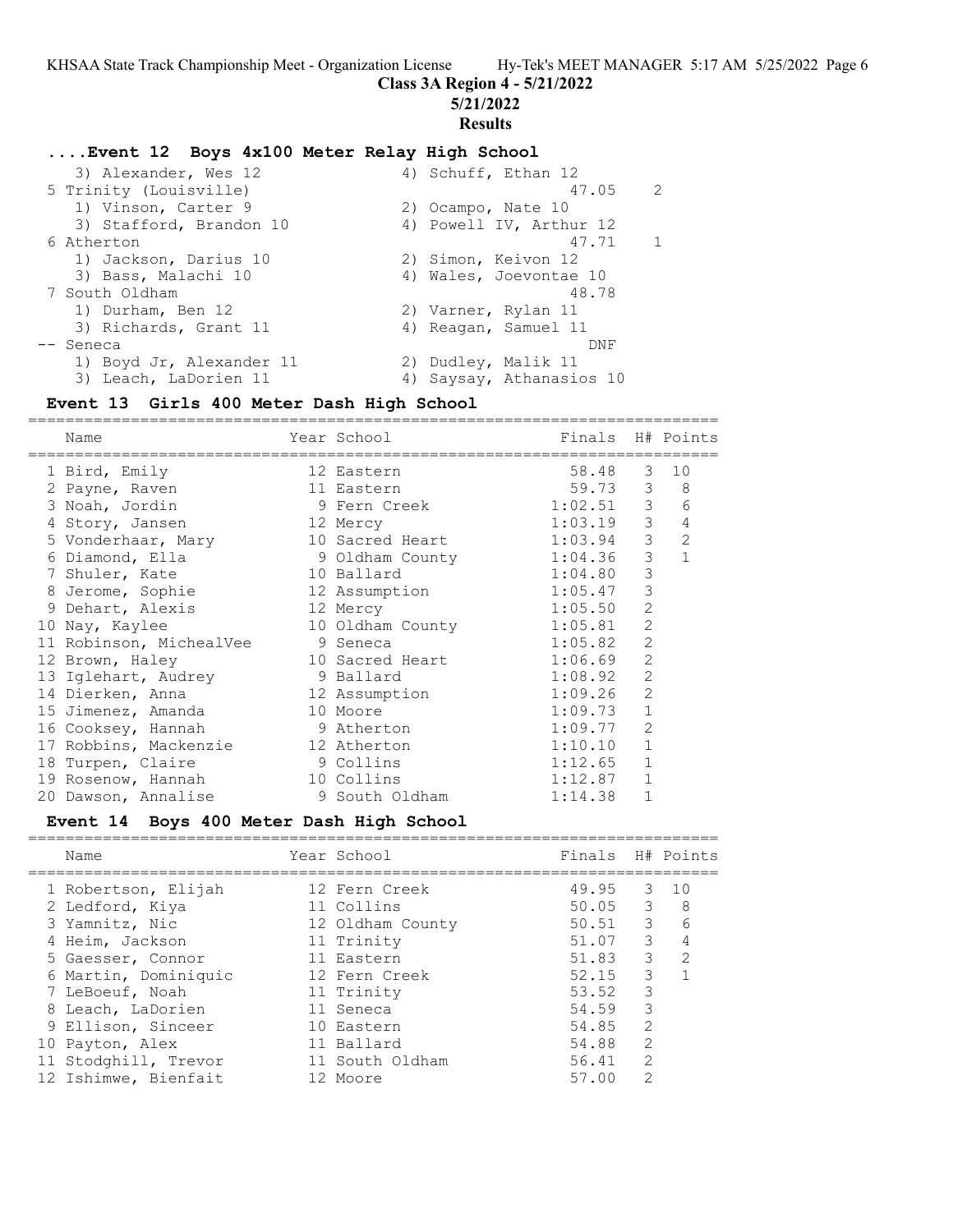**Class 3A Region 4 - 5/21/2022**

**5/21/2022**

**Results**

# **....Event 14 Boys 400 Meter Dash High School**

| 13 Thompson, Daniel | 9 Atherton       | 57.24<br>$\overline{2}$   |  |
|---------------------|------------------|---------------------------|--|
| 14 George, Peyton   | 11 Oldham County | 58.14<br>1                |  |
| 15 Clayton, Ty      | 11 South Oldham  | 58.56 2                   |  |
| 16 Wheeler, Dawson  | 10 Collins       | 1:01.47<br>$\overline{1}$ |  |
| 17 Adams, Raleigh   | 11 Atherton      | 1:05.18<br>$\overline{1}$ |  |

### **Event 15 Girls 300 Meter Hurdles High School**

|   | Name                 | Year School      | Finals    |                | H# Points     |
|---|----------------------|------------------|-----------|----------------|---------------|
|   | 1 Allen, Aliyah      | 11 Eastern       | 47.73     | 3              | 10            |
|   | 2 Masden, Alexandria | 10 Fern Creek    | $50.26$ 3 |                | 8             |
|   | 3 Burns, Kaylee      | 12 Oldham County | 51.38     | 3              | 6             |
|   | 4 Nelson, Grace      | 9 Collins        | 51.82     | 3              | 4             |
|   | 5 Emerson, Dakota    | 11 Atherton      | 53.24     | 3              | $\mathcal{L}$ |
|   | 6 Boa, Hope          | 9 Oldham County  | 54.07     | 3              |               |
|   | 7 Feitl, Sydney      | 11 Eastern       | 54.10     | $\overline{2}$ |               |
| 8 | Evans, Grace         | 9 Collins        | 55.22     | 2              |               |
|   | 9 Bunch, Jazmin      | 11 Ballard       | 56.15     | $\mathcal{L}$  |               |
|   | 10 Moss, Rianne      | 9 Fern Creek     | 56.79     | 3              |               |
|   | 11 Kolokowsky, Kate  | 11 Assumption    | 57.52     | 3              |               |
|   | 12 Raybourne, Haley  | 9 Mercy          | 59.67     |                |               |
|   | 13 Hicks, Maryana    | 12 South Oldham  | 1:00.69   | $\mathcal{L}$  |               |
|   | 14 Dewees, Dorothy   | 10 Atherton      | 1:01.46   |                |               |

### **Event 16 Boys 300 Meter Hurdles High School**

| Name                | Year School      | Finals H# Points  |               |                |
|---------------------|------------------|-------------------|---------------|----------------|
| 1 Horton, Kameron   | 11 Ballard       | 40.97             | 2             | 10             |
| 2 Dudley, Malik     | 11 Seneca        | 41.40 2           |               | 8              |
| 3 Arroyo, Conner    | 12 Eastern       | $43.69$ 2         |               | 6              |
| 4 Martens, Cole     | 12 Collins       | 43.85 2           |               | $\overline{4}$ |
| 5 Farr, Andrew      | 10 South Oldham  | $44.31 \t 2 \t 2$ |               |                |
| 6 Taylor, Ramari    | 10 Fern Creek    | 44.86 1           |               | $\overline{1}$ |
| 7 Osbourne, Jianni  | 12 Fern Creek    | 46.23             | $\mathbf{1}$  |                |
| 8 Maher, Artur      | 10 Trinity       | 46.35             | 2             |                |
| 9 Wales, Joevontae  | 10 Atherton      | 46.44             | $\mathbf{1}$  |                |
| 10 Janes, Nathan    | 9 Collins        | 46.49             | $\mathcal{L}$ |                |
| 11 Dennis, Joseph   | 11 Oldham County | 46.93             | $\mathcal{L}$ |                |
| 12 Schmidt, Michael | 12 Trinity       | 48.00             | $\mathbf{1}$  |                |
| 13 Kent, Christian  | 11 Eastern       | 48.84             | $\mathbf{1}$  |                |
| 14 Bowen, Will      | 11 Moore         | 48.99             | $\mathbf{1}$  |                |
| 15 Culver, Jacob    | 10 Atherton      | 50.53             |               |                |
|                     |                  |                   |               |                |

### **Event 17 Girls 800 Meter Run High School**

| Name                | Year School      | Finals Points |               |
|---------------------|------------------|---------------|---------------|
| 1 Kendall, Emma     | 9 Collins        | 2:19.39       | - 10          |
| 2 Fawbush, Tula     | 10 Oldham County | 2:19.75       | 8             |
| 3 Bird, Emily       | 12 Eastern       | 2:23.09       | 6             |
| 4 Stoutt, Savannah  | 11 Sacred Heart  | 2:23.76       |               |
| 5 Whitworth, Mattie | 10 Assumption    | 2:25.58       | $\mathcal{P}$ |
| 6 Lockhart, Barret  | 9 Sacred Heart   | 2:28.75       |               |
|                     |                  |               |               |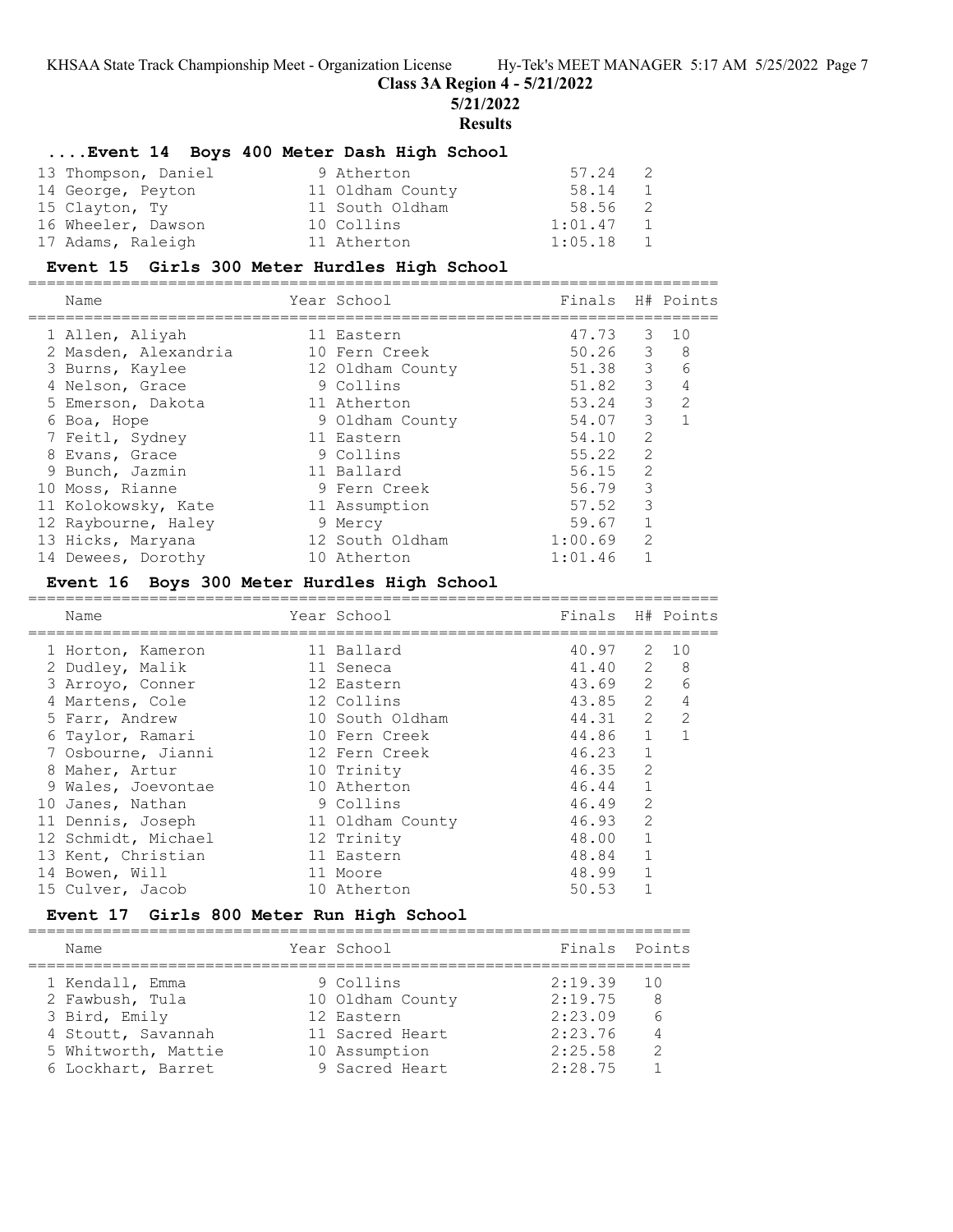**Class 3A Region 4 - 5/21/2022**

**5/21/2022**

**Results**

### **....Event 17 Girls 800 Meter Run High School**

| 7 King, Kelsey      | 12 South Oldham  | 2:29.83 |
|---------------------|------------------|---------|
| 8 Bouldin, Sophie   | 12 Assumption    | 2:30.56 |
| 9 Henage, Ella      | 12 Oldham County | 2:32.24 |
| 10 O'Gara, Hannah   | 12 South Oldham  | 2:40.12 |
| 11 Powell, Abby     | 12 Collins       | 2:40.76 |
| 12 Pollio, Liza     | 10 Ballard       | 2:41.13 |
| 13 Wallace, Abigail | 11 Eastern       | 2:44.37 |
| 14 Dehart, Alexis   | 12 Mercy         | 2:46.48 |
| 15 Grosshans, Mia   | 11 Mercy         | 2:48.46 |
| 16 Perkins, Libby   | 12 Ballard       | 2:51.86 |
| 17 Drake, Daria     | 10 Atherton      | 2:51.88 |
| 18 Emerson, Delaney | 11 Atherton      | 2:52.92 |

#### **Event 18 Boys 800 Meter Run High School**

======================================================================= Name **Name** Year School **Finals Points** ======================================================================= 1 Mullarkey, Jimmy 12 Fern Creek 1:58.13 10 2 Vergara, Gabriel 12 Collins 1:58.59 8 3 Weaver, Canon 12 Oldham County 2:00.94 6 4 Tichenor, Gus 12 Oldham County 2:01.61 4 5 Dunkle, Ben 11 South Oldham 2:02.43 2 6 Kern, Aj 11 South Oldham 2:04.02 1 7 Robinson, Henry 12 Trinity 2:04.52 8 Velasquez, Melbyn 10 Collins 2:04.63 9 Powers, Nate  $10$  Eastern  $2:04.93$  10 Kelley, Max 12 Trinity 2:06.05 11 Garrison, Matthew 12 Eastern 2:06.84 12 Issahaku, Bashar 12 Ballard 2:08.27 13 Williams, Cameron 10 Fern Creek 2:08.98 14 Oeswein, Joseph 10 Ballard 2:14.76 15 Marks, Spencer 10 Atherton 2:20.95 16 Stone, Condazz 9 Seneca 2:23.35 17 Kicklighter Jr, Michael 12 Atherton 2:24.72 18 Akol, Kuer 10 Seneca 2:27.62 19 Ssekuubwa, John 11 Moore 2:27.86

#### **Event 19 Girls 200 Meter Dash High School** ==========================================================================

| Name                    | Year School      | Finals H# Points |               |               |
|-------------------------|------------------|------------------|---------------|---------------|
| 1 Payne, Raven          | 11 Eastern       | 26.43            | 3             | 10            |
| 2 Blincoe, Sheila       | 11 Eastern       | $26.95 \t3 \t8$  |               |               |
| 3 Santiago, Sheyenne    | 12 Fern Creek    | $27.04$ 3        |               | 6             |
| 4 DeHart, Makayla       | 10 Mercy         | 27.21            | $\mathcal{E}$ | 4             |
| 5 Pazienza, Evelyn      | 12 South Oldham  | 27.25            | 3             | $\mathcal{L}$ |
| 6 Neie, Kori            | 11 Oldham County | 27.31            | 3             |               |
| 7 Spurlock, Clara       | 12 South Oldham  | 27.70            | 3             |               |
| 8 Story, Jansen         | 12 Mercy         | 28.21            | $\mathcal{L}$ |               |
| 9 Wise, Lexi            | 10 Oldham County | 28.26            | 2             |               |
| 10 Muquercia, Stephanie | 10 Moore         | 28.57            | $\mathcal{L}$ |               |
| 11 Noah, Jordin         | 9 Fern Creek     | 28.71            | 3             |               |
| 12 Marshall, Katiyyah   | 11 Moore         | 28.79            |               |               |
| 13 Robinson, MichealVee | 9 Seneca         | 28.92            | $\mathcal{L}$ |               |
| 14 Moreland, Bailey     | 9 Ballard        | 28.95            | $\mathcal{L}$ |               |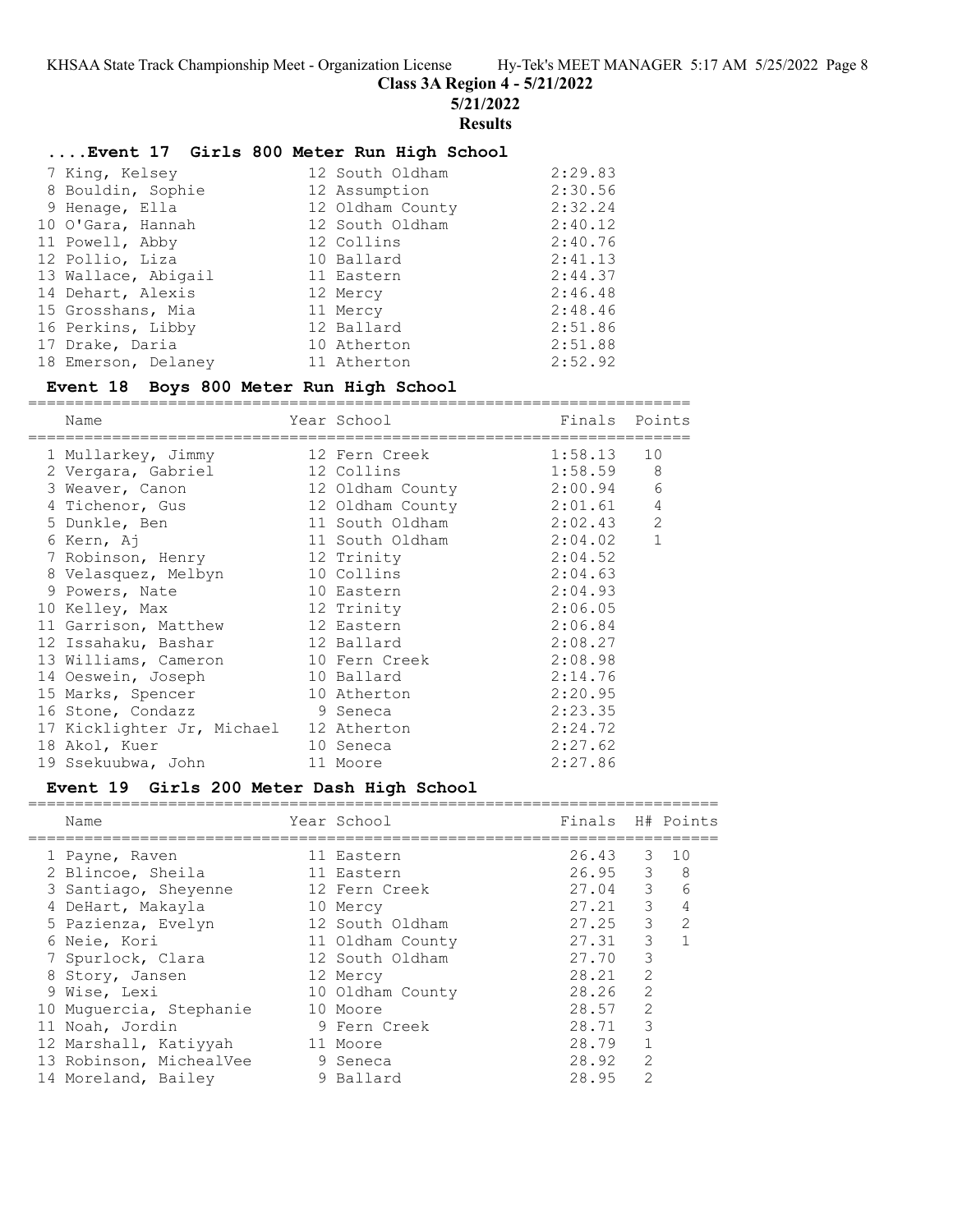**Class 3A Region 4 - 5/21/2022**

**5/21/2022**

**Results**

### **....Event 19 Girls 200 Meter Dash High School**

| 15 Arnold, Anta         | 9 Sacred Heart | 29.00 |                |
|-------------------------|----------------|-------|----------------|
| 16 Norrenbrock, Kendall | 12 Assumption  | 29.02 | $\overline{2}$ |
| 17 Porter, Rachel       | 12 Assumption  | 29.03 | 1              |
| 18 Allen, Janae         | 10 Ballard     | 29.16 | 1              |
| 19 McIntyre, Jada       | 9 Sacred Heart | 29.23 | -2             |
| 20 Wilson, Maleah       | 8 Collins      | 29.83 | -2             |
| 21 Swann, Kalia         | 10 Atherton    | 30.18 | 1              |
| 22 Gordon, Annika       | 9 Atherton     | 30.41 | 1              |
| 23 Pitts, Janaya        | 12 Seneca      | 32.18 |                |

### **Event 20 Boys 200 Meter Dash High School**

========================================================================== Year School Finals H# Points ========================================================================== 1 O'Bannon, Terrance 12 Eastern 22.47 3 10 2 Robertson, Elijah 12 Fern Creek 22.63 3 8 3 Yamnitz, Nic 12 Oldham County 22.74 3 6 4 Benton, Caleb 12 Ballard 23.12 2 4 5 Young, Darius 12 Moore 23.43 3 2 6 Dearing, Gibson 10 Eastern 23.55 3 1 7 Powell IV, Arthur 12 Trinity 23.56 3 8 Sproul, Peter 12 Collins 23.65 3 9 Stephens, Maurice 9 Ballard 23.87 2 10 Durham, Ben 12 South Oldham 23.92 2 11 Davis, Jacob 12 Oldham County 24.09 2 12 Ocampo, Nate 10 Trinity 24.18 1 13 Richards, Grant 11 South Oldham 24.51 2 14 Jackson, Darius 10 Atherton 25.59 1 15 Bass, Malachi 10 Atherton 25.66 1 16 Moss, Coryon 10 Moore 29.59 1

### **Event 21 Girls 3200 Meter Run High School**

| Name               | Year School      | Finals Points |               |
|--------------------|------------------|---------------|---------------|
| 1 Gilmore, Reagan  | 10 Assumption    | 11:19.84      | 10            |
| 2 Penick, Leah     | 9 Assumption     | 11:34.25      | 8             |
| 3 Crask, Abigail   | 9 South Oldham   | 11:48.51      | 6             |
| 4 Fusner, Amber    | 10 Oldham County | 12:01.49      | 4             |
| 5 Bassett, Kynzlei | 12 Oldham County | 12:20.73      | $\mathcal{L}$ |
| 6 Piccioli, Monica | 8 Eastern        | 12:24.35      |               |
| 7 Gaddis, Katelynn | 9 Collins        | 12:32.38      |               |
| 8 Johnson, Emma    | 10 Sacred Heart  | 12:33.70      |               |
| 9 Trapp, Megan     | 10 Ballard       | 12:41.59      |               |
| 10 Henn, Jordan    | 11 Eastern       | 12:45.17      |               |
| 11 Bolin, Sophie   | 8 Collins        | 13:20.74      |               |
| 12 Polio, Marissa  | 12 Mercy         | 13:20.97      |               |
| 13 Lane, Mary      | 11 Sacred Heart  | 14:15.41      |               |

### **Event 22 Boys 3200 Meter Run High School**

| Name               | Year School   | Finals Points |   |
|--------------------|---------------|---------------|---|
| 1 Mullarkey, Jimmy | 12 Fern Creek | 9.51 44 10    |   |
| 2 Jones, Brooks    | 11 Ballard    | 9:57.36       | 8 |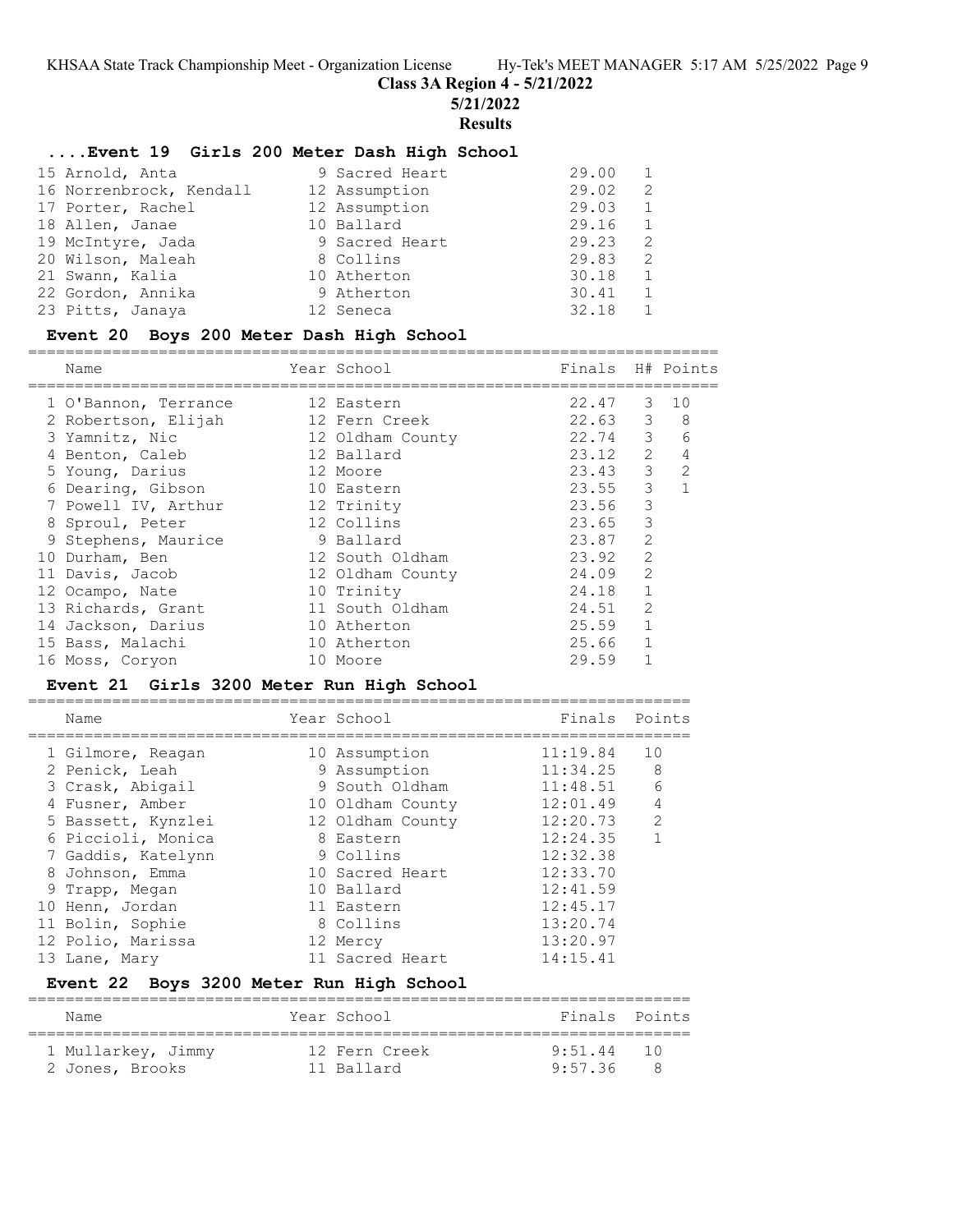**Class 3A Region 4 - 5/21/2022**

**5/21/2022**

#### **Results**

### **....Event 22 Boys 3200 Meter Run High School**

|  | 3 Woodall, Zach   | 12 Trinity      | 10:02.42 | 6              |
|--|-------------------|-----------------|----------|----------------|
|  | 4 Crumbo, Elliott | 10 Trinity      | 10:07.55 | $\overline{4}$ |
|  | 5 Crady, Sean     | 9 Oldham County | 10:11.46 | $\overline{2}$ |
|  | 6 Crady, Kyle     | 9 Oldham County | 10:12.19 | 1              |
|  | 7 Crask, Ben      | 12 South Oldham | 10:13.01 |                |
|  | 8 Smith, Joshua   | 12 Fern Creek   | 10:16.52 |                |
|  | 9 Henderson, Tedi | 9 Atherton      | 10:16.88 |                |
|  | 10 Ellis, Dylan   | 10 Eastern      | 10:25.46 |                |
|  | 11 Bradon, Jack   | 11 Eastern      | 10:33.24 |                |
|  | 12 McBride, Jacob | 11 South Oldham | 10:38.84 |                |
|  | 13 Cease, Gabriel | 10 Ballard      | 10:56.34 |                |
|  | 14 Delaney, Chase | 9 Collins       | 11:23.15 |                |
|  | 15 Paul, Alex     | 10 Atherton     | 11:55.24 |                |
|  |                   |                 |          |                |

#### **Event 23 Girls 4x400 Meter Relay High School**

School **Finals** H# Points ========================================================================== 1 Eastern 4:08.82 2 10 1) Allen, Aliyah 11 2) Bird, Emily 12 3) Hines, Nevaeh 11 (4) Payne, Raven 11 2 Assumption 4:13.54 2 8 1) Bouldin, Sophie 12 2) Schmitt, Julia 10 3) Whitworth, Mattie 10 4) Jerome, Sophie 12 3 Ballard 4:18.87 2 6 1) Shuler, Kate 10 2) Harrison, Kate 10 3) Olmsted, Omni 12 4) Foster, Ally 12 4 Oldham County 4:22.90 2 4 1) Elmore, Isabelle 11 2) Henage, Ella 12 3) Fawbush, Tula 10 4) Diamond, Ella 9 5 Sacred Heart 4:23.94 2 2 1) Lockhart, Barret 9 2) Vonderhaar, Mary 10 3) Anliker, Allie 10 4) Stoutt, Savannah 11 6 Mercy 4:27.46 2 1 1) Cronen, Caroline 9 2) Story, Jansen 12 3) Dehart, Alexis 12 4) DeHart, Makayla 10 7 Fern Creek 4:28.66 2 1) Masden, Alexandria 10 2) Santiago, Sheyenne 12 3) Masden, Alanna 10 (4) Severin, DeDe 12 8 Collins 4:31.60 2 1) Evans, Grace 9 2) Renda, Luci 9 3) Nelson, Grace 9 4) Kendall, Emma 9 9 South Oldham 4:39.72 1 1) Crask, Abigail 9 2) Dawson, Annalise 9 3) King, Kelsey 12 (4) Priddy, Andrea 9 10 Atherton 4:47.66 1 1) Swann, Kalia 10 2) Robbins, Mackenzie 12 3) Cooksey, Hannah 9  $\hskip1cm \hskip1cm 4$ ) Emerson, Dakota 11 11 Seneca 5:40.15 1 1) Pitts, Janaya 12 2) Sims, Janauryah 9 3) Tahyor, Gifte 11 (4) Belle, Janasia 11

==========================================================================